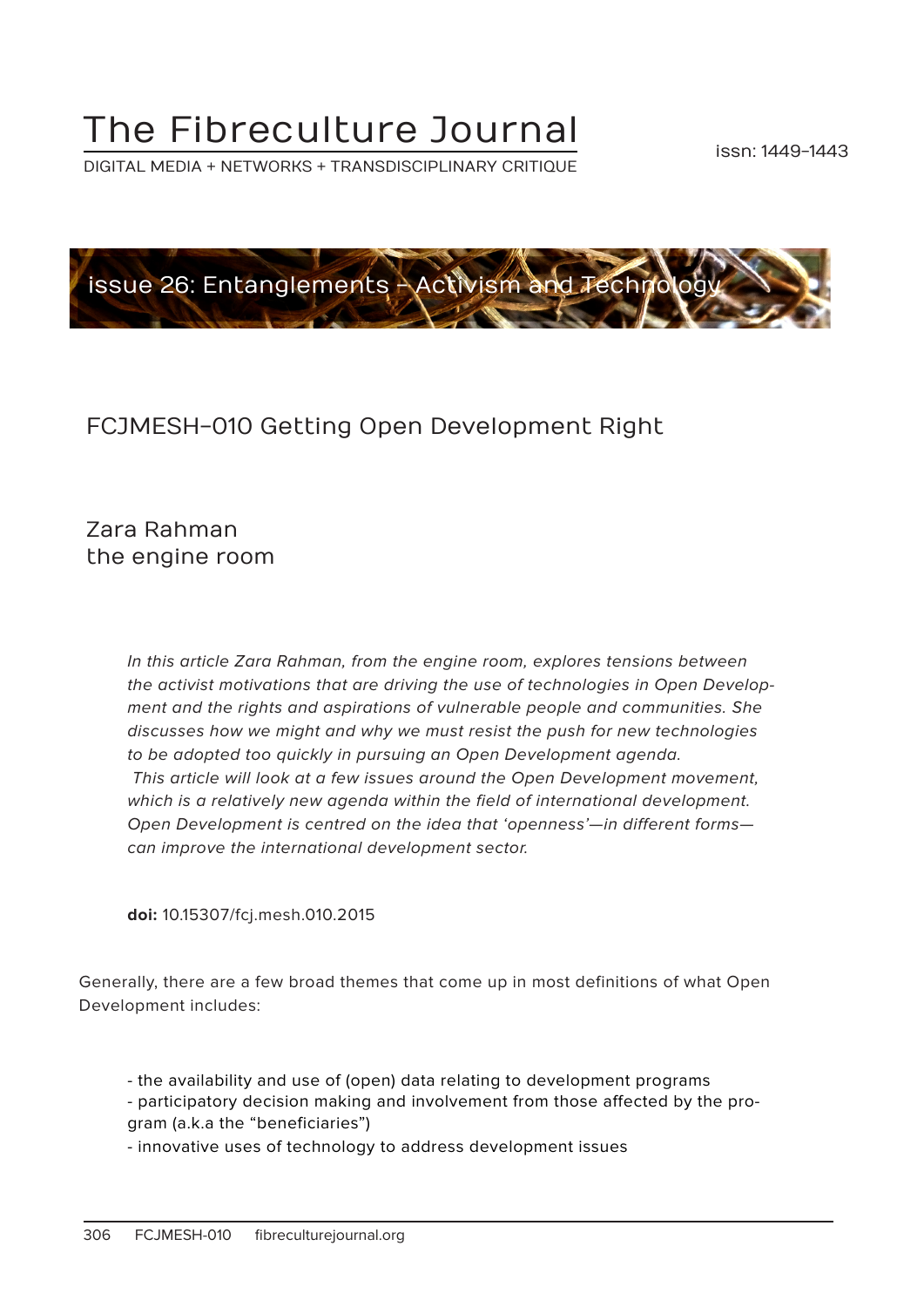As the Open Development movement is reasonably new, different actors are interpreting the term in different ways. Also, as noted by Smith and Elder (2010), it is important to remember, 'openness is not one end of a binary dichotomy' and to understand it as a spectrum or range.

In this article I focus primarily on issues relating to open data, technology and accountability in the sector, because my experience lies in this realm; there are however, many other issues that could also be discussed to explore the complexities and frictions of open development as an ideology and a practice.

To consider the frictions that are emerging, let's start by thinking about the environment in which open development finds itself. By nature, international development projects involve some of the world's most vulnerable people, some of whom are living in the most difficult situations imaginable. Many are living in poverty, lack access to vital services, or have their basic human rights violated on a regular basis.

As such, the ethical and moral responsibilities for those working in the development sector are (or should be) even more demanding than in other sectors. The restricted agency of beneficiaries also means that the power balance within human rights, humanitarian and development projects are skewed towards the development practitioner. Reducing this power balance is difficult, if not impossible; being aware of it, however, is essential.

In many ways, the open development movement is (or should be) as much about critiquing the effect of new technologies and methods upon the societies in which we work, as much as it is about designing and implementing them. However, in practice, the immediate benefits of these technologies—as well as wider environment we find ourselves in where admitting failure is not looked kindly upon—is much more visible than the potential dangers or failures.

## Open data: transparency and accountability for who?

The advent of open data—data which falls under the Open Definition—has played a large part in establishing mechanisms intended to strengthen transparency and accountability. Increasingly, as part of their open development efforts, international development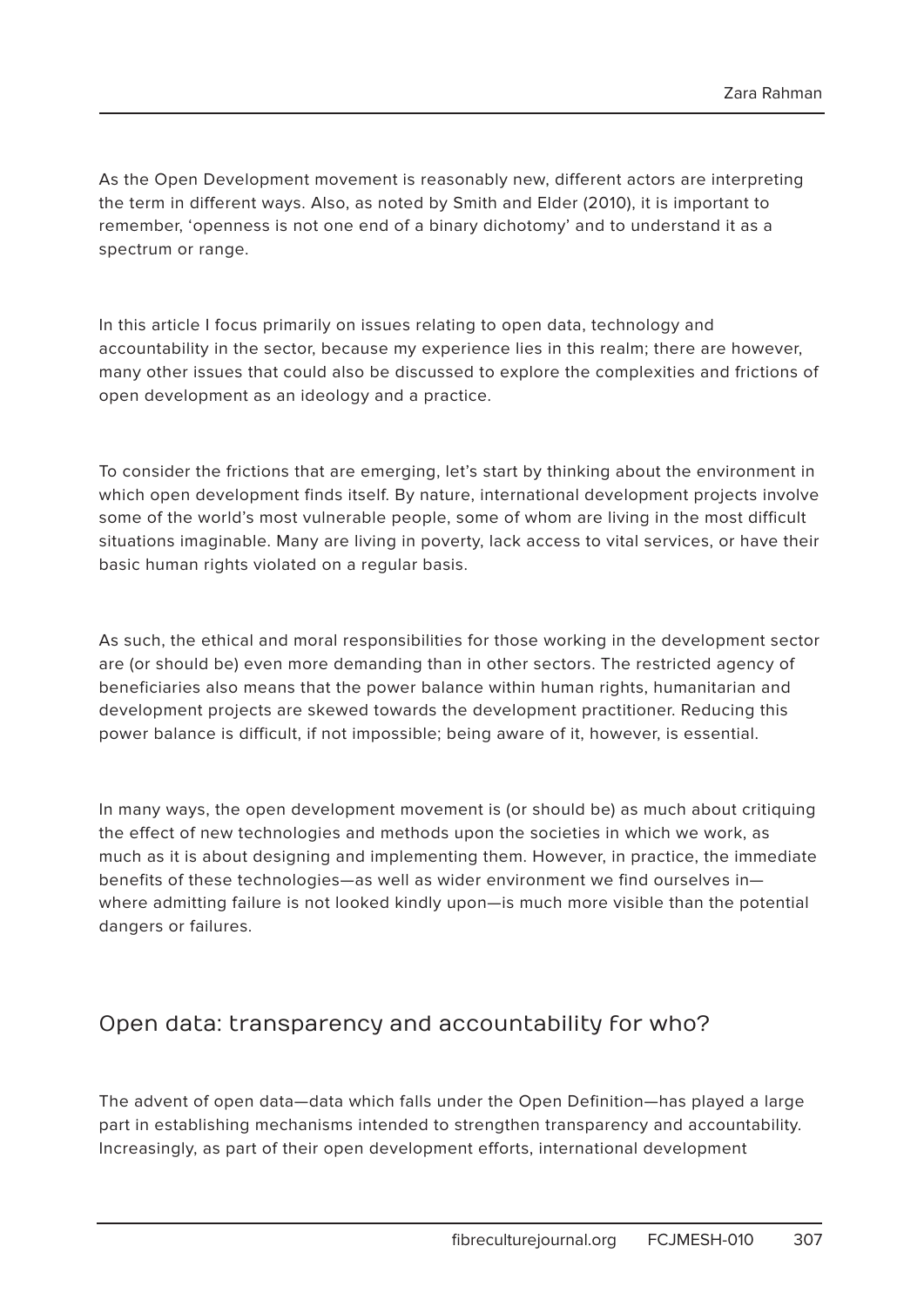organisations, NGOs and funders are being encouraged to publish the data that they hold as open data, and many have signed up to do so through the International Aid Transparency Initiative. In theory institutions and governments making their data open can improve the sector, making it easier to reduce corruption, follow financial flows, organise resources better, and more generally level the 'information playing field'.

Although this data availability is a necessary step towards demanding accountability from powerful actors, it is not the only step. Especially within international development, many more steps are required to truly empower the actors involved to actually understand more about the world around them, and make use of the data that affects and relates to them.

Different actors involved in international development projects have different information needs: from taxpayers in donor countries who want to know what their tax dollars are funding, to project managers who want to be able to track their project over a period of time, to the people who are actually affected by the project and want to know what is going on.

One assumption that is often made is that simply publishing open data in international development is a tool of accountability for all; but this generalised framing of the target audience is counter-productive. Through my work on the Open Development Toolkit, I spent time looking at ways in which international development actors are making their data available and it become clear that those who try to please everyone, end up pleasing nobody. International development organisations that have developed online data portals aimed at 'the general public' have ended up with largely unusable tools. Not all of them are like this, though: the best example I have seen of a concretely useful tool is the UK's DevTracker tool (see Figure 1), which tracks UK-funded international development projects abroad. In this case, the creators were very clear about their target audience: UK taxpayers. The tool helps this cohort to easily and clearly see where UK aid funds are going and on what, and are therefore able to better engage with where their tax money is going.

DevTracker's efforts at identifying and meeting the needs of their target audience have been largely successful, but this is one example among many other less useful portals. These cases show that despite commendable efforts from open data advocates within international organisations, if the tool does not meet the needs of groups, the tool itself is, sadly, largely a waste of resources.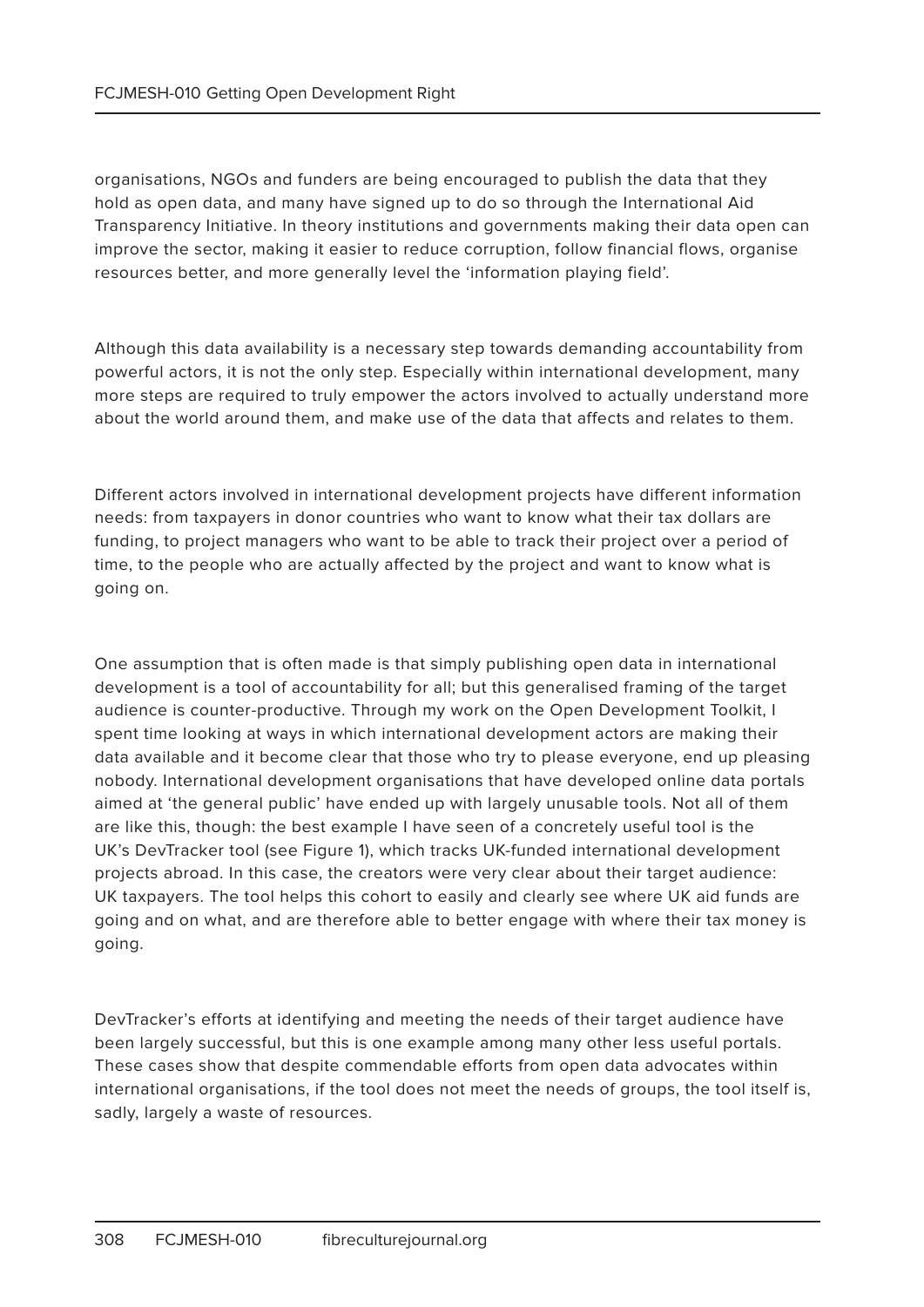

Figure 1: screenshot of the DevTracker site

It is also clear that online open data efforts are not sufficient if the information does not reach the people most affected by development projects. For example, the prerequisites to being able to access online open data include, but are not limited to: being able to read; Internet access; being technically literate enough to be able to find the data; being data literate enough to understand what the data might, or might not, be revealing; and, having the time and interest to actually go through the process of accessing and analysing the data.

As you can imagine, very few of these conditions apply to many of the people who are affected by international development projects. This leads us to think about offline open data and the importance of information intermediaries, also known as 'infomediaries'. Offline open data can get data to people who don't have access to the Internet, or any sort of device: examples include budget data being written up on chalkboards in town centres, or printing out maps and asking people with knowledge of the area in question to confirm the existence of landmarks released through open data initiatives, as is happening in Chennai, India. Infomediaries, such as the 'infoladies'—women who cycle around villages in Bangladesh with portable devices, offering access to the Internet—or data journalists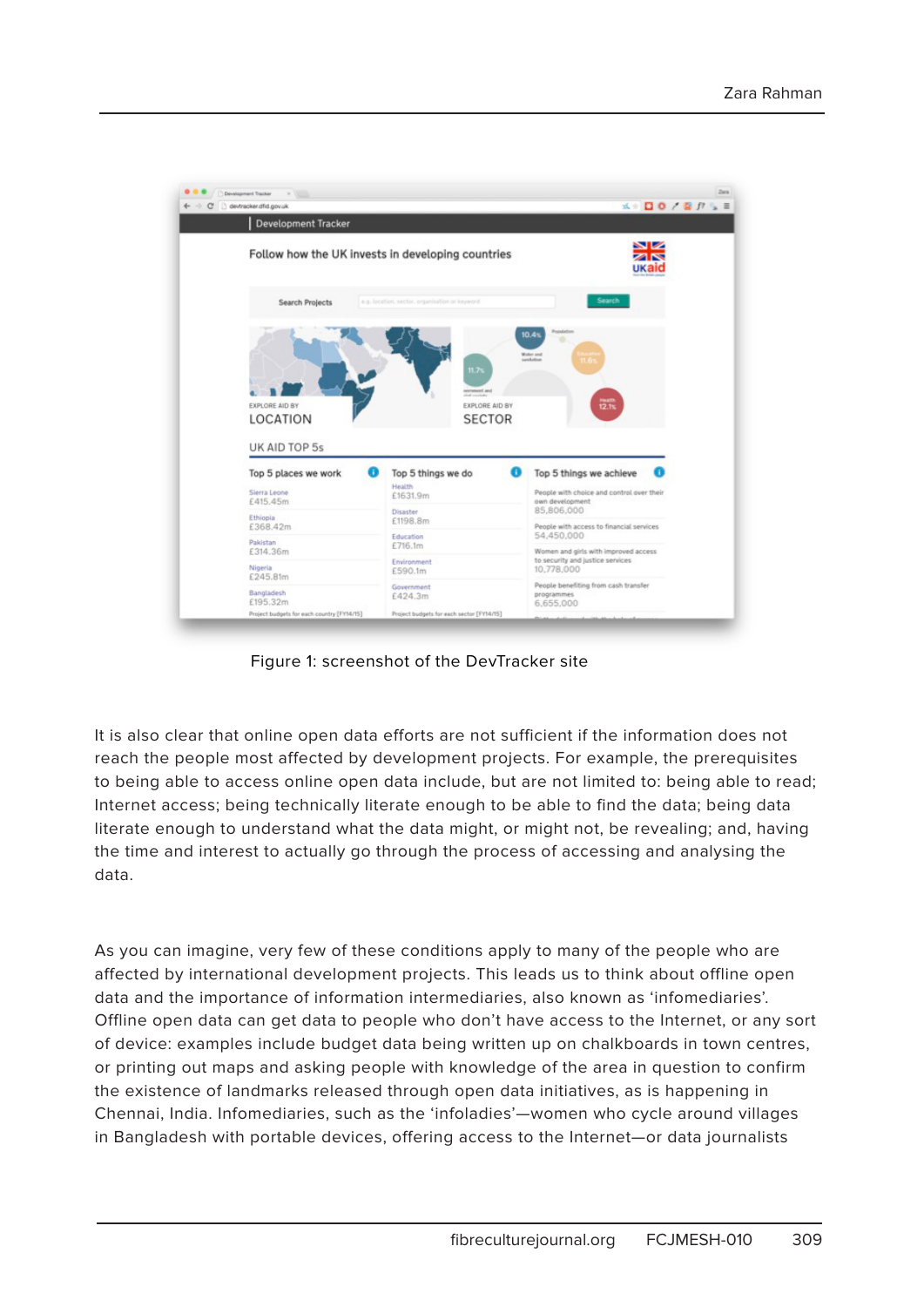who use online data to tell compelling stories, which can reach 'offline communities' in Cambodia, are both examples of how online open data can reach people who don't meet the conditions outlined above.

While online open data portals and tools are useful for those living in relative privilege to understand what their governments are doing, for open data to reach its full potential, projects such as these, which look first at how project beneficiaries already access information, and then use these established channels to communicate, are imperative.

## Open sourcing the tools developed

Technology has played a very significant role in the Open Development movement, and many organisations in the sector are embracing technological tools in their effort to enhance the sector. However, very few of these code-based tools are open source, despite many of them being publicly funded. My work in this field has led to a realisation that the reason behind this wasn't—as we had first thought—purely due to a lack of awareness, but because of a lack of understanding regarding the value and culture of open source.

One example can be seen in the tool mentioned above, DevTracker. While the code behind this tool is open source, it has yet to actually be used by any other agency; from what I learned through speaking to various organisations, the idea of using that code is somehow understood as 'copying' someone else's work. Organisations seem reluctant to use tools that have been developed by others, wanting instead to develop their own versions, resulting in tool duplication and wasted resources.

Through this example we see that despite organisations in the sector having the good intentions of wanting to engage in Open Development, a lack of holistic understanding of the movement or a lack of coherency in terms of the values driving it means that the resulting impact is greatly reduced. Their 'open' intentions manifested themselves in wanting to share data online in a useable format, via a web based portal; however their traditional approaches to technology development led to a reluctance to contribute to open source projects started by others. Here, the desires of open data activists to have the data, seems somehow to have missed the more technical nuance of open sourcing the code.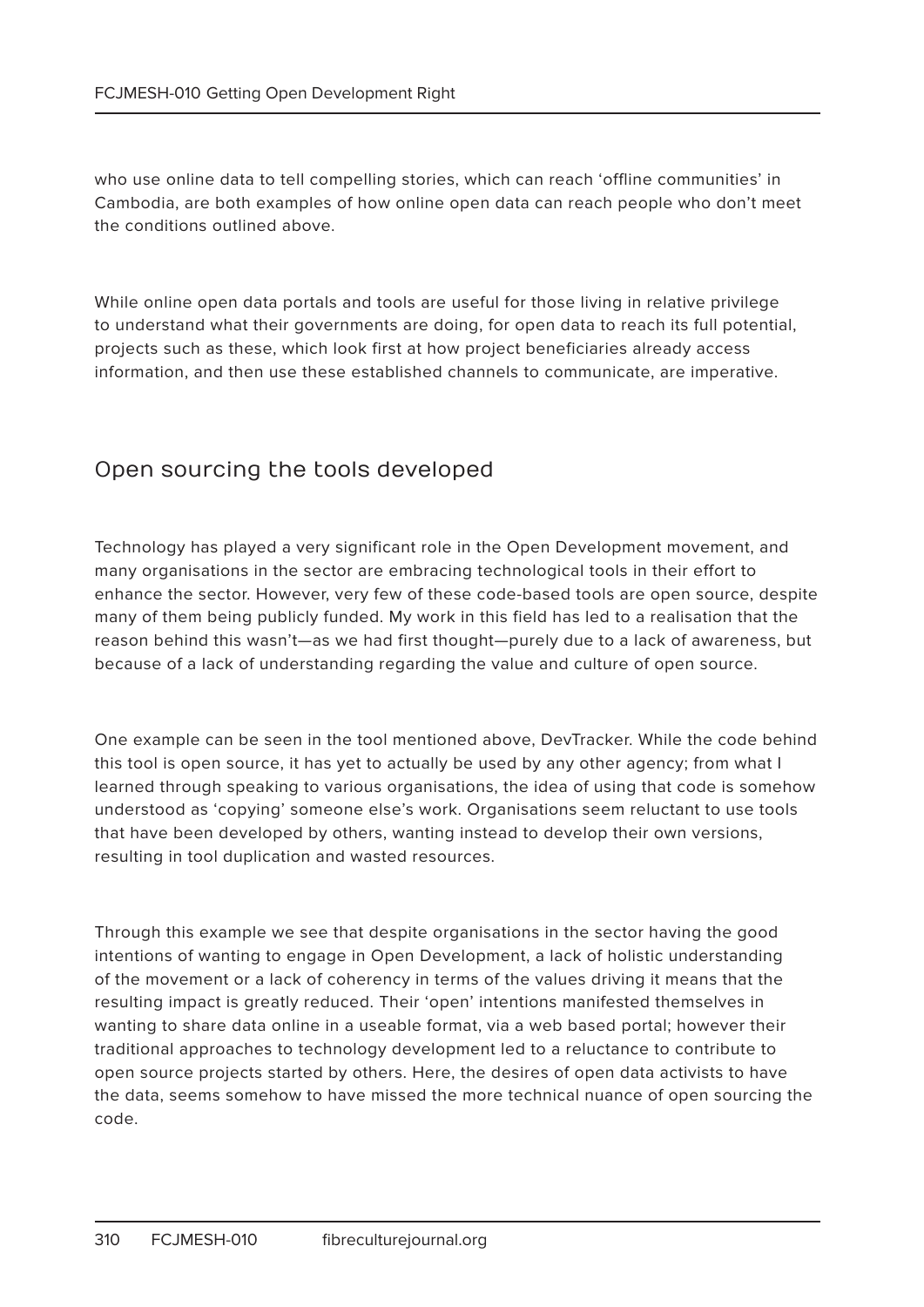## Innovation versus 'conservativeness', and doing it responsibly

The new technologies we have in place—whether those used to publish open data or those used as part of open data programs themselves—are opening up new ethical issues for international development programmes. As part of the Responsible Data series, I joined a group of people in September 2015 to co-author a book on "responsible data in international development".

While the forum the book emerged from examined many different issues, one broad trend emerged: the priority given to speed in engaging with new technology. Organisations who are jumping on the latest innovation are perceived to be displaying a progressive attitude, considered a desirable quality. Organisations who don't do so, are considered to be old-fashioned and resistant to change.

Within this perspective, the value proposition we are creating around the use of technology in development centres around the speed with which new technologies are being implemented; the faster, the better. But this ignores the need for some crucial first questions—is the technology ready for use in the real world? Is it appropriate in this context? Is this the best use of limited resources?

A concrete example of this might be when decisions are made about development data that will be published as open data, and the data that will be kept internal within an organisation. This decision is largely put in the hands of the donor rather than with the local development organisations or actors who may be most affected by publishing the data. Taking the time to ask various stakeholders within the receiving NGO or institution whether publishing potentially sensitive data is suitable or not, takes time and resources but it is wholly necessary to prevent any unintended harm being done.

Taking time for self-examination, and investing more time and money into research, should not be considered a sign that an organisation is old-fashioned or unwilling to make the most of new technologies: it could in fact provide evidence that they are taking a more responsible and aware perspective towards new technologies and are willing to really invest in making sure that they are choosing the most appropriate systems.

Unlike in many other communities so closely related to technology, such as the startup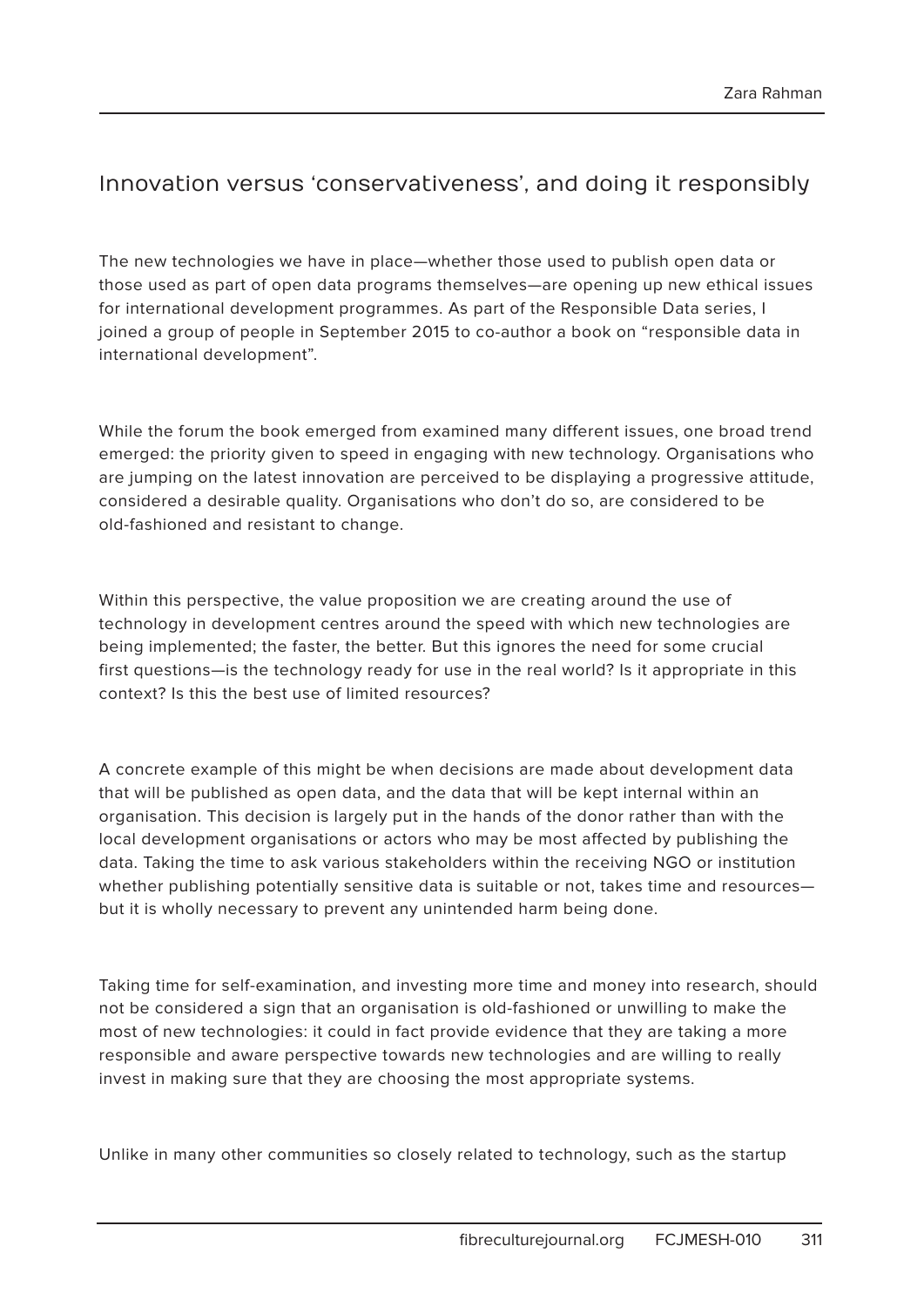sector, where iteration and a fast turnaround are top priorities, in the realm of international development, implementing new approaches that have not been tested or deemed appropriate can have far-reaching and damaging effects on already vulnerable people and communities. This is true in relation to any development intervention, but given the remarkably new ground that the employment of technology in open development is treading, the field deserves particular attention and caution.

# A case for thoughtful Open Development

There are a number of potential issues to be aware of within the Open Development movement. These include challenges regarding effective and useful publishing of open data—whether that be online, or offline, or the open source development of new tools—and the new responsibilities that aid organisations face with regards to innovation and new technologies in the sector.

The Open Development movement is, as mentioned, relatively new, and it is highly likely that more ethical issues will come to the fore as the movement evolves in the future. However, if done correctly, it is clear that embracing a more open way of working within the sector has the potential to have a positive impact in many ways. Taking a critical view of open development, and open data, is by no means a rebuttal to the potentially life-changing and hugely positive effect that this could have on the lives of millions around the world; it is more an effort to make sure that these efforts and resources are carried out in the most effective and useful way possible, especially keeping the needs of those that we are trying to help at the forefront of our minds.

## Biographical Note

**Zara Rahman** is Research Coordinator at the engine room, an NGO that work on supporting the use of technology in advocacy. Her research focuses on the intersection of international development, technology and accountability, and in September 2014, she co-authored a book on the responsible use of data in international development, which is available for download here. Zara is a Fellow at the Centre for Internet & Human Rights at European University Viadrina, and is based in Berlin, Germany.